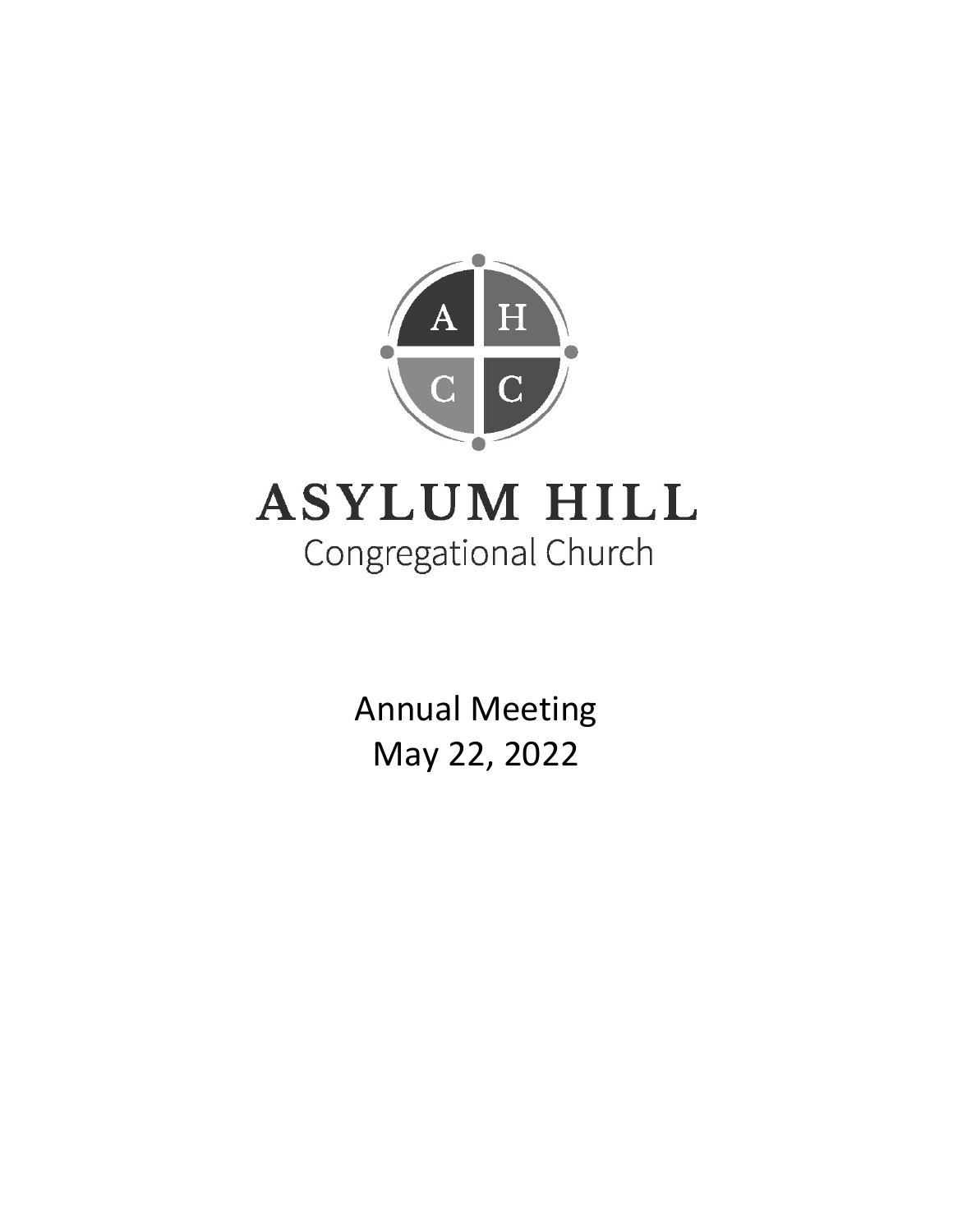# Table of Contents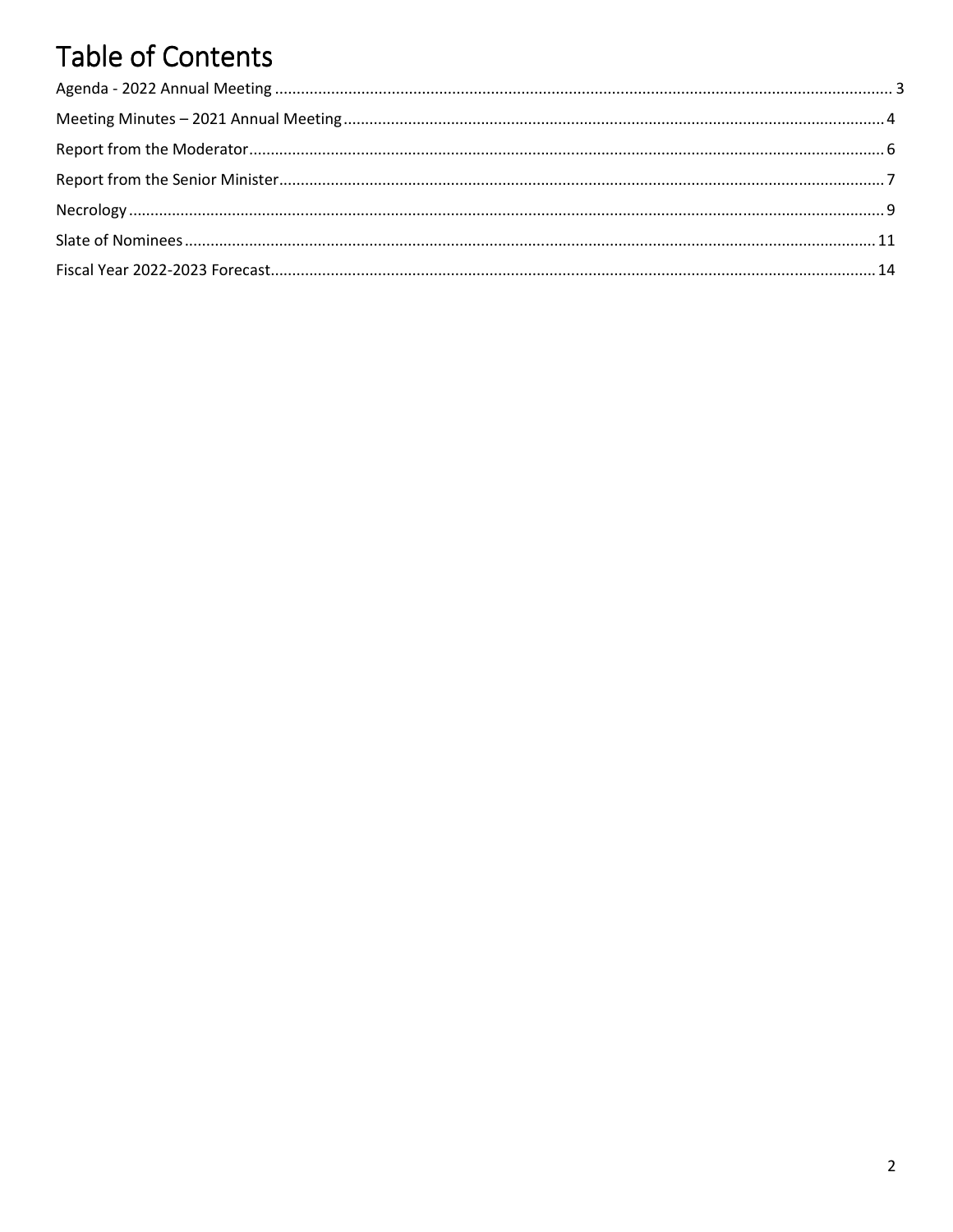## Agenda — 2022 Annual Meeting

- 1. Call to Order/Prayer
- 2. Approve Order of Meeting
- 3. Approve Minutes of 2021 Annual Meeting
- 4. Vote on Nominated Officers, Deacons, Committee and Subcommittee Chairs and Members
- 5. Remarks from Moderator Earl Exum and Vice Moderator Africka Hinds
- 6. Remarks from Senior Minister Erica Thompson
- 7. Questions/Comments from Members
- 8. Closing Prayer/Adjournment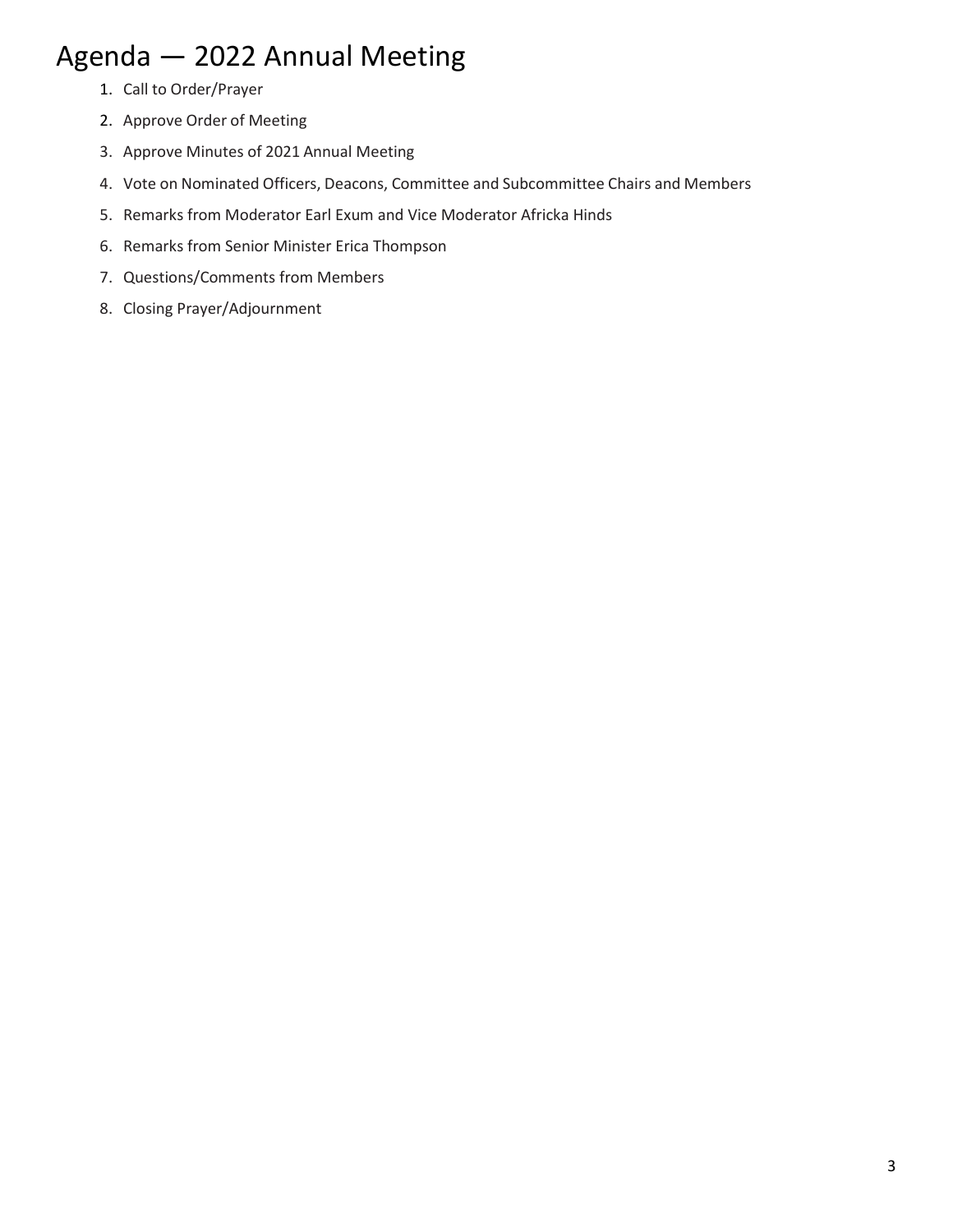# Meeting Minutes — 2021 Annual Meeting

#### **AHCC Annual Meeting Minutes June 6, 2021**

#### **Welcome and Call to Order**

Moderator Tory Chavey convened the meeting at 12:12pm. Helena Carvalho confirmed a quorum.

#### **Prayer of Invocation**

Senior Minister Rev. Erica Thompson

#### **Approval of Order of Meeting**

Moderator Chavey opened by sharing the order and instruction for the meeting, noting that, as in 2020, the meeting is being held virtually via Zoom due to Covid-19, and that voting will be conducted on-line. A motion to approve the order of the meeting was made by Tim Hollister and seconded by Earl Exum. The electronic voting supported the motion, which passed.

#### **Approval of Minutes**

A motion was made by Earl Exum to approve the minutes from the August 30, 2020 Annual Meeting, and seconded by Rev. Erica Thompson. The electronic voting supported the motion, which passed.

#### **Approval of Proposed Changes to the By-Laws**

Two proposed amendments were made to Section IV of By-Laws.

- The first proposed change concerns membership. A motion was made by Earl Exum, and was seconded by Tim Hollister to approve the proposed changes to Section IV of the By-Laws. The electronic voting supported the motion, which passed.
- The second proposed change concerns the terms of the moderator and vice moderator. A motion was made by Rev. Erica Thompson and was seconded by Christina Hollister to approve the proposed changes to Section V.C and V.E of the By-Laws. The electronic voting supported the motion, which passed.

#### **Moderator Report by Tory Chavey**

- A. State of Financials
	- a. We are on track for a balanced budget. Our financial health was significantly supported by a Paycheck Projection Program (PPP) loan in the amount of \$237,000, and by reduced spending in a number areas mostly due to the pandemic. We saw lower than budgeted revenues in member giving and program/event generated funds. Specifically, \$1.1M was budgeted for member contributions, but less than \$900,000 actual contributions are projected for the end of the fiscal year.
	- b. The Stewardship campaign for the coming fiscal year is showing early strength at about 70% of the \$1.1M stewardship goal.
- B. Planning and Priorities for next three years AHCC 2024
	- a. AHCC 2024 is a roadmap that will help support and inspire members and friends to make "a big, bold, positive impact on the world." This roadmap will guide us toward three primary "destinations:"
		- i. the engagement and nurturing of our church community here and around the world,
		- ii. the pursuit of justice in our local area, and
		- iii. the expansion of our impact as a force of light, love, and justice in the world.
- C. Recognition and observation We held a moment of silence for church members who have died since the previous Annual Meeting; a list of the names is included in the Annual Meeting materials.
- D. Word of Gratitude We thank the members of AHCC for all that they do and contribute to this community, for the dedicated staff, for our inspiring clergy team, and all the lay leaders who work so thoughtfully to help support all that the church does and the communities we serve.

#### **Vice Moderator Report by Earl Exum**

Mr. Exum expressed full confidence in the talented and spiritually guided clergy and staff at AHCC. He is inspired "in measurable and immeasurable ways."

#### **Senior Minister Rev. Erica Thompson Remarks**

Rev. Thompson stated that this has been a year like no other, unprecedented. She lifted the staff in prayer "for all that you do and bring to our community of faith," to Moderator Tory Chavey and Vice Moderator Earl Exum "for stepping in and stepping up," and to Deacons, Committee Members, and the Congregation for thanks in "such a time as this." She acknowledged that it has been a difficult year, but an amazing and awesome year as well.

• **Rev. Dr. Tracy Mehr-Muska** reiterated that she is grateful for the competence and commitment of the staff. Justice programs such as housing, prison reform, and racial justice remain a focus, as well as virtual and wellness retreats.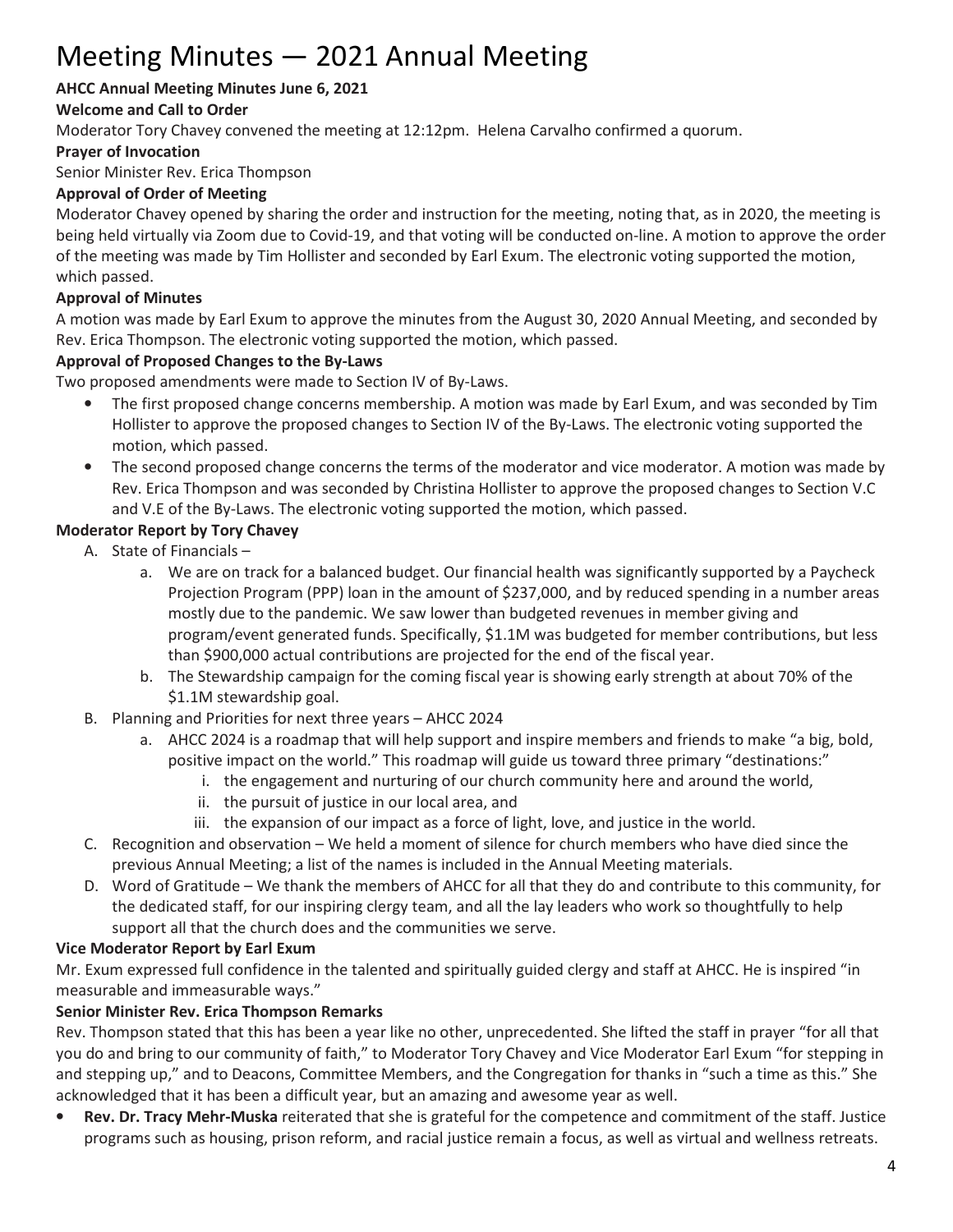• **Pastor Jordan Rebholz** remarked on the 1000th community meal that's been served by AHCC since the program began in July 2020, making it clear that the need is there. She asked what can AHCC do to be a more equitable community? Early Life Ministries programs are continuing strong with Zoom meetings; and the high school youth group serving food, and helping with Thrift Store Pop-Up and community meals.

#### **Approval of Slate of Officers, Chairs, and Committee Members**

A motion to approve the slate of candidates for officers, deacons, committee chairs and committee members, subcommittee chairs and members was made by Tim Hollister, and was seconded by Rev. Erica Thompson. The electronic voting supported the motion, which passed.

Rev. Tracy Mehr-Muska closed the meeting in prayer. The meeting was adjourned.

Respectfully submitted, Christina Hollister, Assistant Secretary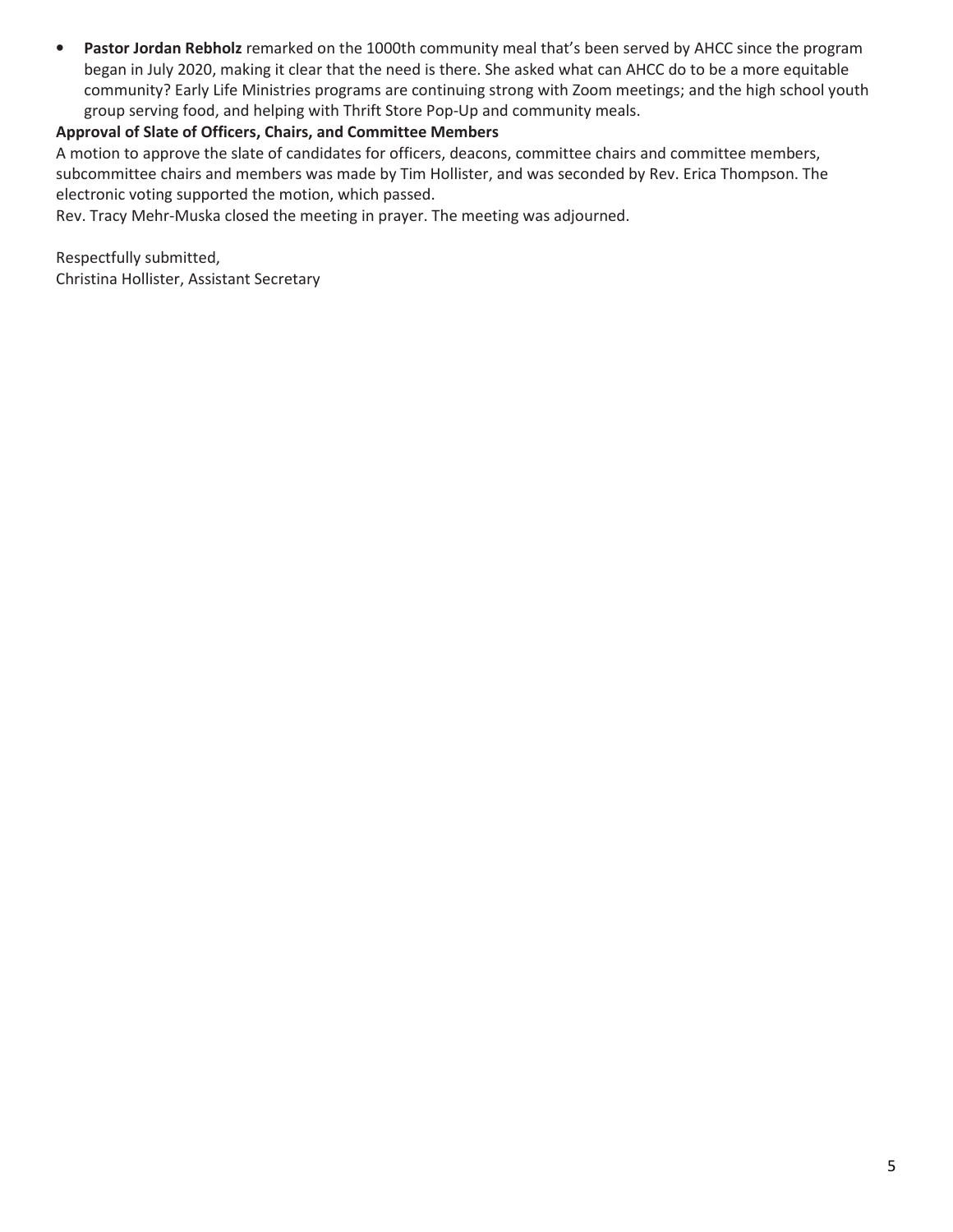## Report from the Moderator

As I look back on my second and final year as Moderator of this wonderful church, I am pleased to report on four areas of focus for our lay leadership over the past year.

First and foremost, we implemented the AHCC Roadmap 2024 as a means of highlighting and confirming our plans and intentions for the next few years. The Roadmap's three primary areas of focus – nurturing and engaging our congregation, pursuing justice in our community, and expanding our impact – have taken shape in many different ways this year, as outlined in the recent Roadmap Update, which is available online **[here](https://www.ahcc.org/ahcc-roadmap-2024-update/)** or in hard copy at the church. If you have not done so already, I encourage you all to take a look at this update and let us know your thoughts and ideas.

Second, we put in place a process for reviewing our church's operations – assessing how we use our resources including staff and volunteers, and considering whether there might be adjustments we could make to help support our work, as outlined in the Roadmap. As many of you have observed, our staff has been stretched especially thin during the pandemic, and we have asked all of them to do more and more. We aim to look at where we can better prioritize and coordinate our work, with a goal of ensuring our church's operations are best aligned with the church's priorities.

Third, we have made some changes to the way we engage with each other in the area of giving to the church and church finances. We have distributed more regular information about the church's financial status, including presenting a program in the fall on the Endowment. We also hosted a three-part series this winter on how generosity can be part of our overall relationship to the church. And we are working to update the way we conduct our stewardship campaign to make it more consistent year to year and to focus it on our relationships with each other rather than being a once-a-year event.

And, finally, we acknowledged the challenges and opportunities of building relationships with each other during the pandemic. In some ways, the ability to hold virtual meetings was a blessing, as attendance and participation at Diaconate and other committee meetings were very strong, as people could "Zoom" in to the meetings from wherever they were. On the other hand, there is nothing like seeing a fellow church member in person, giving or receiving a hug, and sharing a moment together during worship service or at a church program. So, we sought to create in-person

opportunities for fellowship, even while worship services were virtual. Whether it was a "patio chat," a casual backyard gathering of church members who live in the same neighborhood, small groups of Deacons having lunch together outdoors, one of hundreds of member-to-member phone calls to check in with one another – we made tremendous efforts to connect and support each other. I have no doubt that these efforts will continue in various forms, as we continue to see that strong relationships with our church community make for a stronger congregation overall.

I will conclude my report with a special thanks to the dedicated and talented staff and clergy at AHCC. They make this wonderful church community hum with inspiring and creative programs that are far too numerous to list; they continue to enhance the beauty and functioning of our historic church building; they delight our children in Faith Lab; they are always quick with a kind word of support and fellowship, and they are there for us when we need them most in moments of grief or crisis; they lead worship services on Sundays, holidays, and even Wednesdays for "Cozy Church" with beautiful and thought-provoking prayers and sermons; they fill our hearts with amazing music both traditional and non-traditional; they keep our budget balanced, as well as our livestream or other critical systems working; and they rolled out a tremendous new website that makes it easier to find critical information and better represents who we are as a church community.

I thank you all for the privilege of serving as your Moderator these past two years, and I wish everyone, including Earl Exum and all the new lay leaders, the best in the year ahead!

Best regards,

Tory Chavey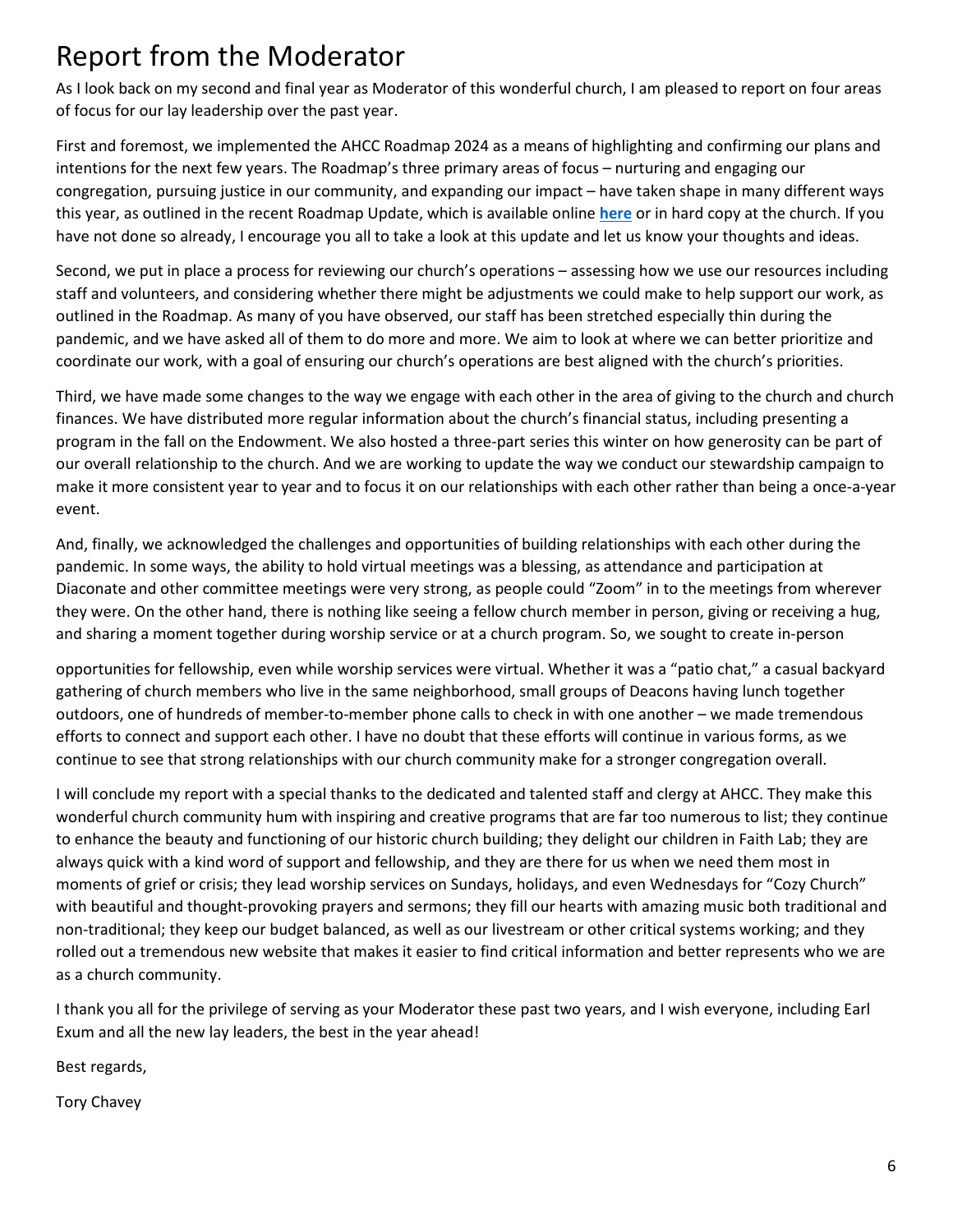## Report from the Senior Minister

To say that the COVID-19 pandemic has been difficult, is the understatement of the century. However, the pandemic has been especially disruptive to religious institutions in America. Already reeling from decades of decline in membership, attendance, and giving ("butts in the pews and bucks in the plate"), churches across the nation had to change (literally overnight) the way we were doing ministry and living in sacred community for millennia. And quite honestly, many churches did not or will not make it; the current pressures and challenges simply cannot be overcome. As a people of faith, we lament and grieve these losses.

But at AHCC, we are blessed that our story is different. Last spring, as we entered the second year of the pandemic, AHCC's clergy, staff, and lay leaders presented to the congregation a dynamic new vision for our future, captured in the **AHCC Roadmap 2024**. We chose to use this moment of seismic change to leverage what we were learning so that we could more fully nurture and engage our members, deepen our commitment to the work of justice, and increase our impact in the world.

I hope that you were able to sit with and reflect upon the communication you received in April (either electronically or through the mail) which was a *Year One Review* of our roadmap accomplishments – a look back on the miles we have journeyed together thus far.

One of the destinations we set our sights on last spring is about **nurturing and engaging our members and friends**.

- $\checkmark$  Remember the Doves of Hope exhibit that hung in our sanctuary throughout the fall? A testament to the hopes and dreams of members and friends alike.
- $\checkmark$  We completely redesigned our elementary and middle school Sunday morning program, introducing Faith Lab for Holy Troublemakers, which uses an intentionally anti-racist curriculum.
- $\checkmark$  We formed and trained a Congregational Care Team that helps members connect with and minister to other members.
- $\checkmark$  There were all sorts of adult education programs on topics like dementia, racial justice, generosity, TV and Faith, and a monthly Bible study based on our annual theme, Making All Things New.
- $\checkmark$  We greatly expanded young adult gatherings, formed new small groups for retirees and artists, and created a monthly, mid-week worship experience, Cozy Church.

Another destination we focused on is the **pursuit of justice** – promoting and engaging with our neighbors in the work of justice and collaborative community development.

- $\checkmark$  The Neighborhood Vision Task Force, formed in the spring of 2021, finished their phenomenal work, and presented a report that will help us focus and direct our energy moving forward.
- $\checkmark$  Our Community Meals program provided more than 8,000 meals, while Music for Humanity concerts raised over \$5,000 for local non-profit organizations.
- $\checkmark$  Our Outreach Grants awarded more than \$180,000 to two dozen organizations doing amazing work in the world.
- $\checkmark$  In conjunction with the Greater Hartford Interfaith Action Alliance (GHIAA), AHCC hosted 12 "house meetings" where we addressed the question "What keeps you up at night?" All the information collected is helping to create GHIAA's next issues campaign.

And as if this wasn't enough, we continued to **expand our impact** – to engage with and serve the world as a source and force of light, love, and justice.

 $\checkmark$  We launched a fabulous new website, which for many is a first entrée into our faith community. We also updated systems: the database, our Wi-Fi, and hybrid meeting technology. We greatly boosted our social media presence and our YouTube offerings.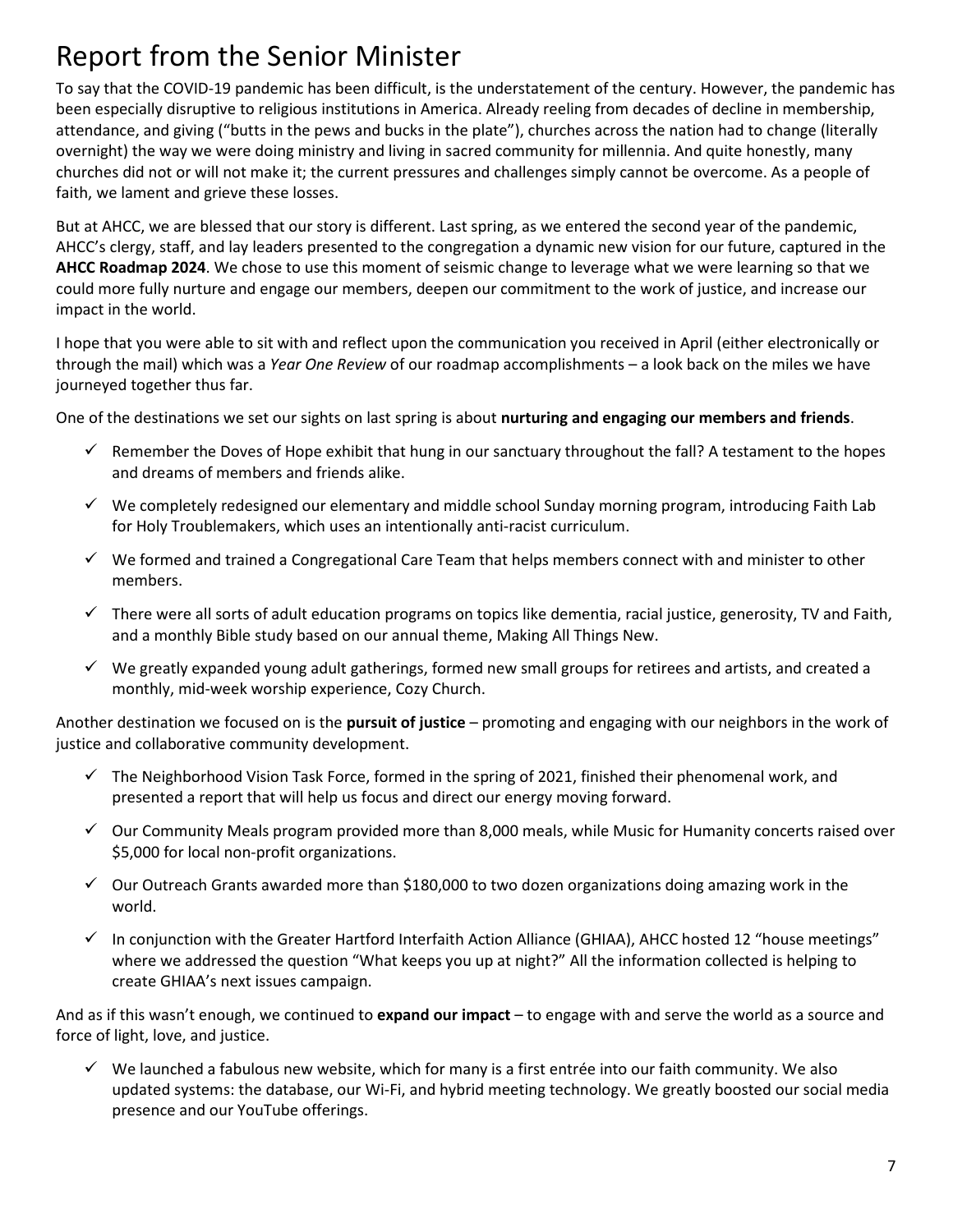- The Rev. Darrell Goodwin, Executive Conference Minister for the Southern New England Conference of the UCC, preached and led us in worship in February.
- $\checkmark$  I continue my work as Chaplain with the CT House of Representatives and Rev. Tracy is teaching at Hartford International University.
- $\checkmark$  We hired an operational consultant and a development consultant who will help us move into the future with intentionality and strength.

Friends, what is even more powerful is that this review is a condensed version of an extensive collection of notes and documentation of everything we have been able to accomplish since we rolled out our Roadmap in the spring of 2021. In my humble opinion, this is close to miraculous, especially given that all this was accomplished while living through and navigating a devastating pandemic.

I am grateful to our lay leaders, Moderator Tory Chavey and Vice Moderator Earl Exum, for their wisdom, focus, care, and compassion over the last two years – it has made all the difference. I am grateful to our Deacons and those who have faithfully served on committees, their commitment and passion has been a great motivator. I am eternally grateful to AHCC's staff – their herculean efforts have kept us alive. And I am grateful to my clergy colleagues, without whom none of this would have been possible.

I am proud to be Asylum Hill Congregational Church's senior minister and I look forward to the future. Remember, God, our God, is indeed Making All Things New.

Always,

Rev. Erica Thompson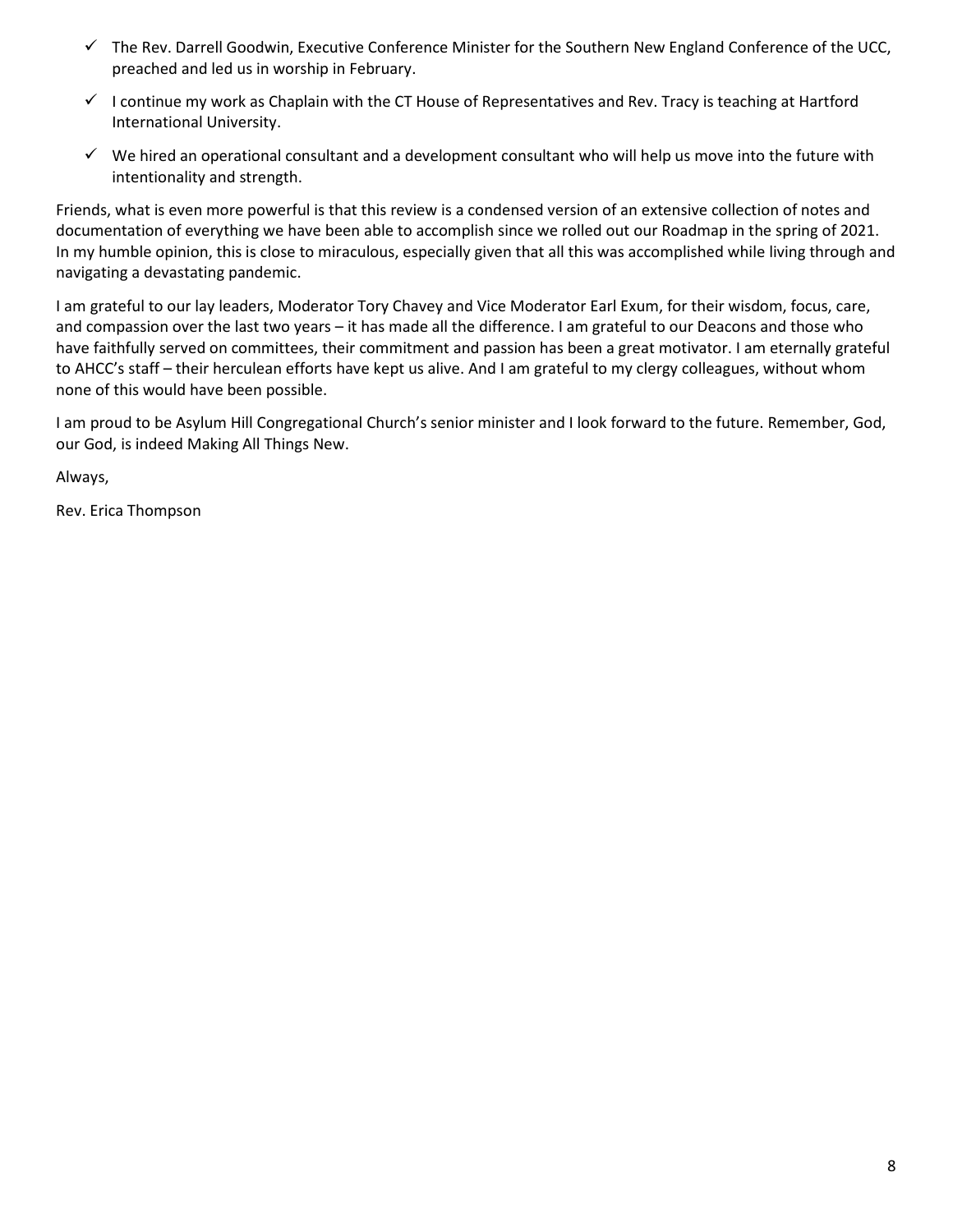# Necrology

| $\cdots$ ol          |          |                    |
|----------------------|----------|--------------------|
| Sally Carrier        |          | June 27, 2021      |
|                      |          |                    |
| Jim Slimmon, Jr.     |          | August 10, 2021    |
| John Hinks           |          | August 21, 2021    |
| John Reaves, Jr.     |          | September 21, 2021 |
| <b>Fred Sergeant</b> |          | November 22, 2021  |
| Gwen Spencer         | No Image | December 5, 2021   |
|                      |          |                    |
| Susan Porta          |          | January 27, 2022   |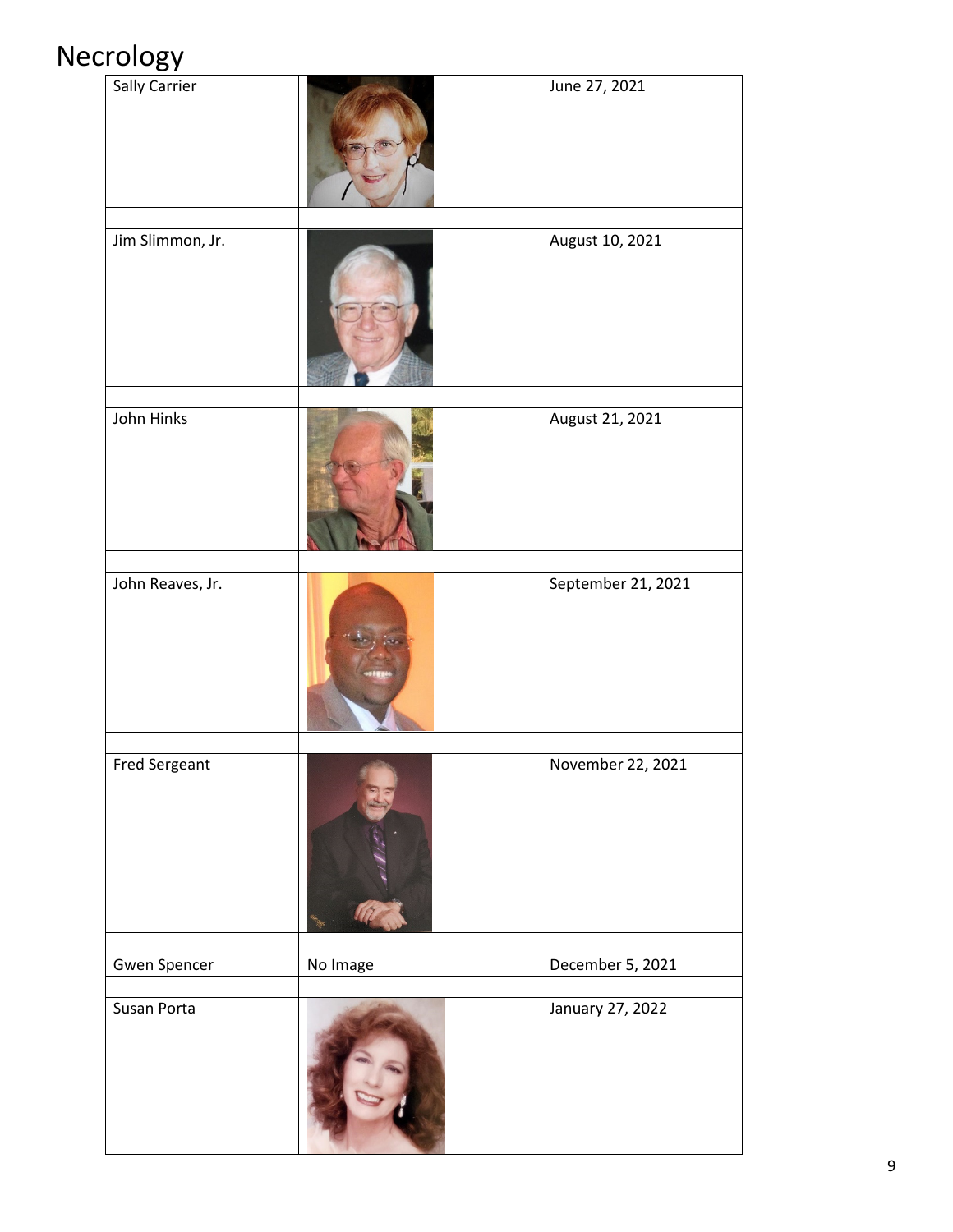| Rosemary Conard      |          | February 15, 2022 |
|----------------------|----------|-------------------|
|                      |          |                   |
| <b>Charles Beebe</b> |          | April 14, 2022    |
|                      |          |                   |
| Jean Konon           | No Image | April 20, 2022    |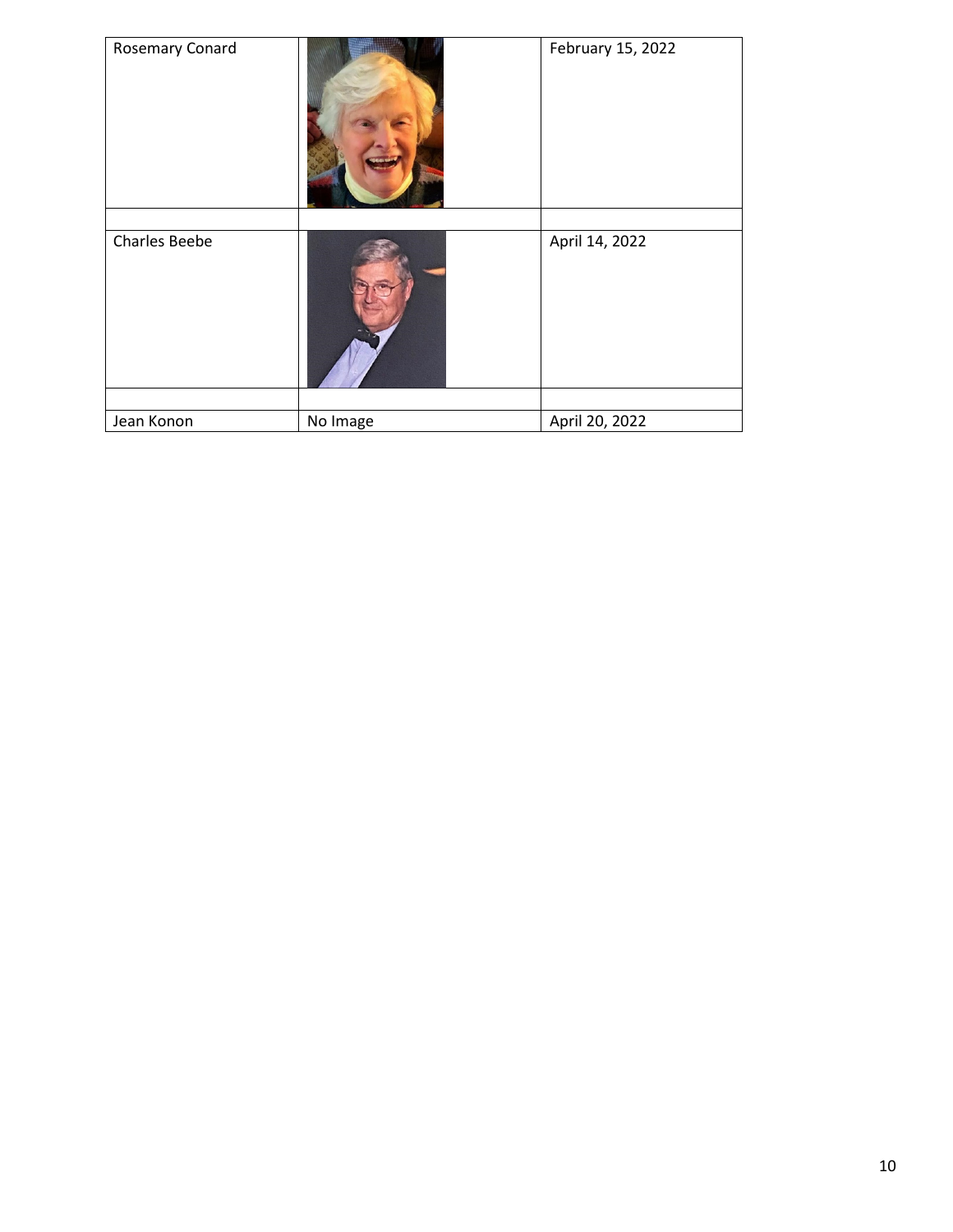# Slate of Nominees

| <b>Board of Deacons</b><br>2023<br><b>Earl Exum</b><br><b>Moderator</b><br>$\mathbf{1}$ |  |
|-----------------------------------------------------------------------------------------|--|
|                                                                                         |  |
|                                                                                         |  |
| <b>Africka Hinds</b><br><b>Vice Moderator</b><br>2023<br>$\mathbf{1}$                   |  |
| $\mathbf{1}$<br>2024<br>Dan Hansen<br>Secretary                                         |  |
| Lesley Skenderian<br>2024<br>Asst. Secretary<br>$\mathbf{1}$                            |  |
| Jim Bannister<br>Chair AFC/Treasurer<br>2024<br>$\mathbf{1}$                            |  |
| Jeremy Claflin<br>Asst. Treasurer<br>2024<br>$\mathbf{1}$                               |  |
| Dayl Walker<br>$\overline{2}$<br>Co-Chair, Outreach<br>2024                             |  |
| $\overline{2}$<br>Jane Torrey<br>Chair, Adult Education<br>2024                         |  |
| Andrea Williams<br>$\mathbf{1}$<br>Co-Chair, Engagement<br>2024                         |  |
| $\mathbf 1$<br>Lara Poulios<br>Co-Chair, Engagement<br>2024                             |  |
| Chair, MAC<br>2024<br><b>Candy Lammers</b><br>$\mathbf{1}$                              |  |
| Co-Chair, Membership<br>$\mathbf{1}$<br>Marjorie Berger<br>2023                         |  |
| Amrita John<br>Co-Chair, Membership<br>2023<br>$\mathbf{1}$                             |  |
| $\overline{2}$<br>Glenn Olson<br>Chair, Stewardship<br>2024                             |  |
| $\overline{2}$<br>Debby Sutherland<br>Chair, WSF<br>2024                                |  |
| <b>Francis Vincent</b><br>2024<br>$\mathbf 1$<br>Chair, Youth, YA, CFM                  |  |
| $\overline{2}$<br><b>MAL</b><br>Frank Virnelli<br>2024                                  |  |
| 2024<br>Brent Robertson<br>MAL<br>$\overline{2}$                                        |  |
| $\overline{2}$<br>Mike Stockman<br>2024<br>MAL                                          |  |
| $\overline{2}$<br>MAL<br>2024<br>Jim Grigsby                                            |  |
|                                                                                         |  |
| <b>Administration &amp;</b>                                                             |  |
| <b>Finance Committee</b>                                                                |  |
| <b>Jim Bannister</b><br><b>Chair/Treasurer</b><br>2024<br>$\mathbf{1}$                  |  |
| Jeremy Claflin<br>Asst. Treasurer<br>2024<br>$\mathbf{1}$                               |  |
| $\overline{2}$<br>Jim Carter<br>2024                                                    |  |
| $\mathbf{1}$<br>2024<br>Laura Harker                                                    |  |
|                                                                                         |  |
| <b>Legacy Sub-Committee</b>                                                             |  |
| Chair<br><b>Barnaby Horton</b><br>2024<br>$\mathbf{2}$                                  |  |
| Doug Thomas<br>2024<br>$\overline{2}$                                                   |  |
| <b>House Sub-Committee</b>                                                              |  |
| 2023<br><b>Bev Duncan</b><br><b>Chair</b><br>$\mathbf{2}$                               |  |
| $\overline{2}$<br>2023<br><b>Judy Roberts</b>                                           |  |
| $\overline{2}$<br>Carol Barry<br>2023                                                   |  |
| Kathleen Burr<br>$\overline{2}$<br>2023                                                 |  |
| Shirley Fulton<br>$\overline{2}$<br>2023                                                |  |
|                                                                                         |  |
|                                                                                         |  |
|                                                                                         |  |
|                                                                                         |  |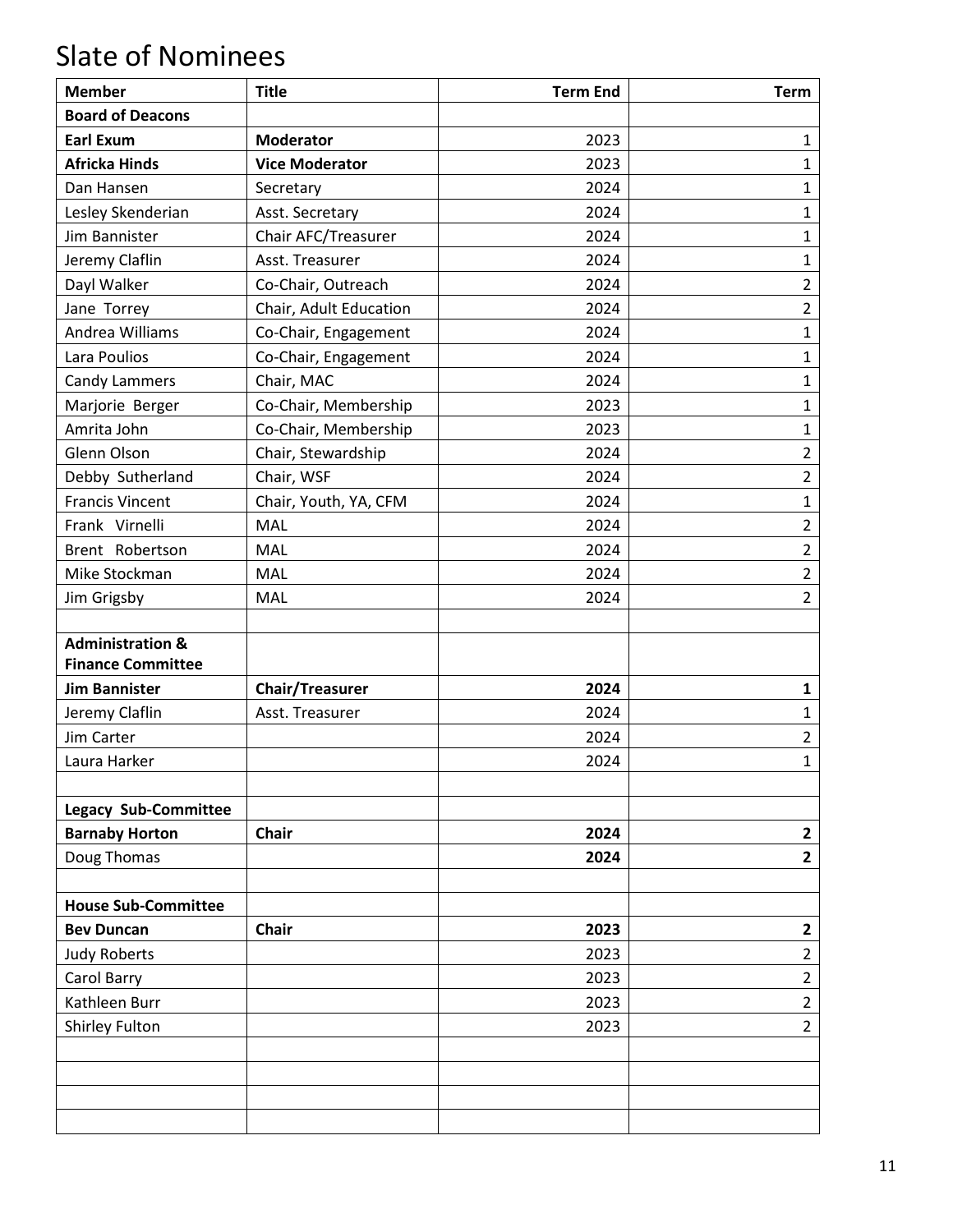| <b>Member</b>               | <b>Title</b> | <b>Term End</b> | <b>Term</b>             |
|-----------------------------|--------------|-----------------|-------------------------|
| <b>Investment Sub-</b>      |              |                 |                         |
| <b>Committee</b>            |              |                 |                         |
| <b>David Stevenson</b>      | Chair        | 2024            | $\mathbf{2}$            |
| Alan Mattamana              |              | 2024            | $\overline{2}$          |
| <b>Ted Reed</b>             |              | 2024            | $\overline{2}$          |
| <b>Bill Stahl</b>           |              | 2024            | $\mathbf{1}$            |
|                             |              |                 |                         |
| <b>Adult Christian</b>      |              |                 |                         |
| <b>Education</b>            |              |                 |                         |
| <b>Jane Torrey</b>          | Chair        | 2024            | $\mathbf{2}$            |
| Lynn Wadhams                |              | 2024            | $\overline{2}$          |
| Marion Carling              |              | 2024            | $\overline{2}$          |
| Marie Dalton-Meyer          |              | 2024            | $\overline{2}$          |
| Leslie Desmangles           |              | 2024            | $\overline{2}$          |
| Nancy Kirchmyer             |              | 2024            | $\overline{2}$          |
| Charley Kurz, II            |              | 2024            | $\overline{2}$          |
| Pieter Werner               |              | 2024            | $\mathbf{1}$            |
|                             |              |                 |                         |
| Membership                  |              |                 |                         |
| <b>Marjorie Berger</b>      | Co-Chair     | 2023            | $\mathbf{2}$            |
| Amrita John                 | Co-Chair     | 2023            | $\overline{\mathbf{2}}$ |
| Sara Pierce                 |              | 2023            | $\overline{2}$          |
| David McMullen              |              | 2023            | $\overline{2}$          |
| <b>Hillary Hammer</b>       |              | 2023            | $\overline{2}$          |
| Missy Aiello                |              | 2023            | $\overline{2}$          |
| Nancy Ford                  |              | 2023            | $\overline{2}$          |
| Abby Charamut               |              | 2023            | $\overline{2}$          |
|                             |              |                 |                         |
| <b>Member Engagement</b>    |              |                 |                         |
| <b>Andrea Williams</b>      | Co-Chair     | 2024            | $\mathbf{1}$            |
| <b>Laura Poulios</b>        | Co-Chair     | 2024            | $\mathbf{1}$            |
| Bev Cyr                     |              | 2023            | $\overline{2}$          |
| Cathie Benner               |              | 2023            | $\overline{2}$          |
| Arlene LaPenta              |              | 2023            | $\overline{2}$          |
| Debbie Loomis               |              | 2023            | $\overline{2}$          |
|                             |              |                 |                         |
| <b>Music/Arts Committee</b> |              |                 |                         |
| <b>Candy Lammers</b>        | Chair        | 2024            | $\mathbf{1}$            |
| Kay Carver                  |              | 2023            | $\overline{2}$          |
| Carol Pinkston              |              | 2023            | $\mathbf{1}$            |
| <b>Ellie Tener</b>          |              | 2023            | $\overline{2}$          |
| Mike Smith                  |              | 2024            | $\mathbf{1}$            |
| <b>Bobby Rebholz</b>        |              | 2024            | $\mathbf{1}$            |
|                             |              |                 |                         |
|                             |              |                 |                         |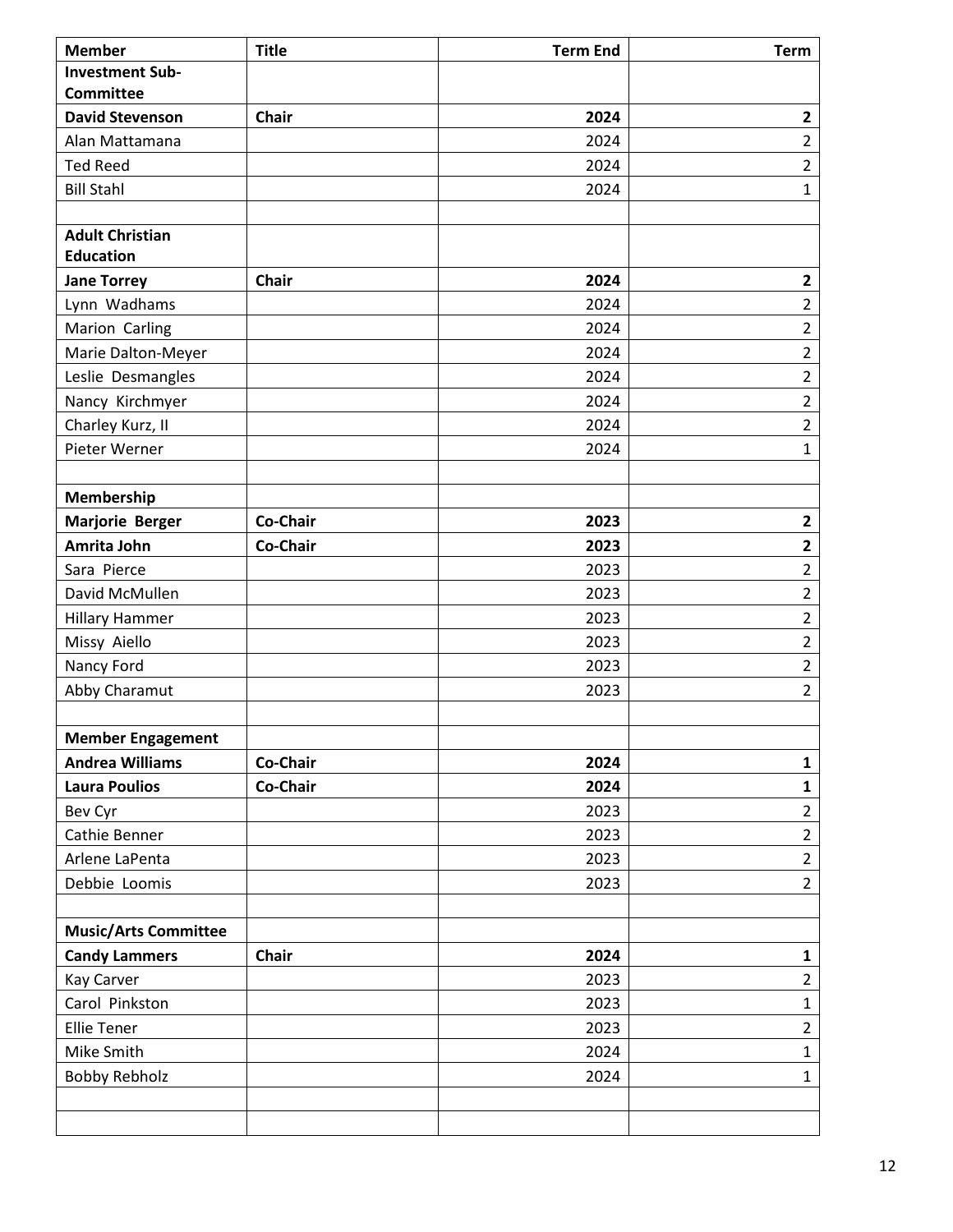| Outreach<br>Dayl Walker<br>Co-Chair<br>2024<br>$\mathbf{2}$<br><b>Betsy Hopkins</b><br>Co-Chair<br>$\mathbf{1}$<br>2024<br>Mally Cox-Chapman<br>$\mathbf 2$<br>2023<br>Melissa Morriss-Olson<br>2023<br>$\overline{2}$<br>$\mathbf{1}$<br>Hannah Granfield<br>2024<br>$\mathbf{1}$<br>Katie Nixon<br>2024<br>Stewardship<br><b>Glenn Olson</b><br>Chair<br>2024<br>$\mathbf{2}$<br>2024<br>Katie Nixon<br>$\mathbf{1}$<br><b>Women's Spirituality &amp;</b><br>Fellowship<br><b>Debbora Sutherland</b><br>2024<br><b>Chair</b><br>$\mathbf{2}$<br>$\overline{2}$<br><b>Wendy Benson</b><br>2024<br>$\overline{2}$<br>Nancy Sinsteden<br>2024<br>$\mathbf 2$<br><b>Hildegard DeMallie</b><br>2024<br>Deb Lord<br>$\mathbf{1}$<br>2024<br>$\mathbf 1$<br>Mary DeManbey<br>2024<br>Sara Billings<br>$\mathbf 1$<br>2024<br>Candace Low<br>$\mathbf 2$<br>2023<br>$\overline{2}$<br><b>Diane Nattrass</b><br>2023<br>Carol Pinkston<br>2023<br>$\mathbf 1$<br>$\mathbf 2$<br>Marcie Sener<br>2023<br>$\overline{2}$<br><b>Kay Carver</b><br>2023<br>$\overline{2}$<br>Janet Kennedy<br>2023<br><b>UCC Delegates</b><br>Wanda Williams-<br>McCormack<br>Connie Green<br>Youth/ YA/ CFM<br><b>Francis Vincent</b><br>Chair<br>2024<br>$\mathbf 1$<br>$\mathbf 2$<br>Patti Beckett<br>2023<br>$\overline{2}$<br>Emily Safino<br>2023<br>$\overline{2}$<br>Amber Berry<br>2023<br>$\overline{2}$<br>Kristen Moyer<br>2024<br>$\mathbf 2$<br>Julie Booth<br>2023 | <b>Member</b>    | <b>Title</b> | <b>Term End</b> | <b>Term</b>    |
|---------------------------------------------------------------------------------------------------------------------------------------------------------------------------------------------------------------------------------------------------------------------------------------------------------------------------------------------------------------------------------------------------------------------------------------------------------------------------------------------------------------------------------------------------------------------------------------------------------------------------------------------------------------------------------------------------------------------------------------------------------------------------------------------------------------------------------------------------------------------------------------------------------------------------------------------------------------------------------------------------------------------------------------------------------------------------------------------------------------------------------------------------------------------------------------------------------------------------------------------------------------------------------------------------------------------------------------------------------------------------------------------------------------------------------------------------------|------------------|--------------|-----------------|----------------|
|                                                                                                                                                                                                                                                                                                                                                                                                                                                                                                                                                                                                                                                                                                                                                                                                                                                                                                                                                                                                                                                                                                                                                                                                                                                                                                                                                                                                                                                         |                  |              |                 |                |
|                                                                                                                                                                                                                                                                                                                                                                                                                                                                                                                                                                                                                                                                                                                                                                                                                                                                                                                                                                                                                                                                                                                                                                                                                                                                                                                                                                                                                                                         |                  |              |                 |                |
|                                                                                                                                                                                                                                                                                                                                                                                                                                                                                                                                                                                                                                                                                                                                                                                                                                                                                                                                                                                                                                                                                                                                                                                                                                                                                                                                                                                                                                                         |                  |              |                 |                |
|                                                                                                                                                                                                                                                                                                                                                                                                                                                                                                                                                                                                                                                                                                                                                                                                                                                                                                                                                                                                                                                                                                                                                                                                                                                                                                                                                                                                                                                         |                  |              |                 |                |
|                                                                                                                                                                                                                                                                                                                                                                                                                                                                                                                                                                                                                                                                                                                                                                                                                                                                                                                                                                                                                                                                                                                                                                                                                                                                                                                                                                                                                                                         |                  |              |                 |                |
|                                                                                                                                                                                                                                                                                                                                                                                                                                                                                                                                                                                                                                                                                                                                                                                                                                                                                                                                                                                                                                                                                                                                                                                                                                                                                                                                                                                                                                                         |                  |              |                 |                |
|                                                                                                                                                                                                                                                                                                                                                                                                                                                                                                                                                                                                                                                                                                                                                                                                                                                                                                                                                                                                                                                                                                                                                                                                                                                                                                                                                                                                                                                         |                  |              |                 |                |
|                                                                                                                                                                                                                                                                                                                                                                                                                                                                                                                                                                                                                                                                                                                                                                                                                                                                                                                                                                                                                                                                                                                                                                                                                                                                                                                                                                                                                                                         |                  |              |                 |                |
|                                                                                                                                                                                                                                                                                                                                                                                                                                                                                                                                                                                                                                                                                                                                                                                                                                                                                                                                                                                                                                                                                                                                                                                                                                                                                                                                                                                                                                                         |                  |              |                 |                |
|                                                                                                                                                                                                                                                                                                                                                                                                                                                                                                                                                                                                                                                                                                                                                                                                                                                                                                                                                                                                                                                                                                                                                                                                                                                                                                                                                                                                                                                         |                  |              |                 |                |
|                                                                                                                                                                                                                                                                                                                                                                                                                                                                                                                                                                                                                                                                                                                                                                                                                                                                                                                                                                                                                                                                                                                                                                                                                                                                                                                                                                                                                                                         |                  |              |                 |                |
|                                                                                                                                                                                                                                                                                                                                                                                                                                                                                                                                                                                                                                                                                                                                                                                                                                                                                                                                                                                                                                                                                                                                                                                                                                                                                                                                                                                                                                                         |                  |              |                 |                |
|                                                                                                                                                                                                                                                                                                                                                                                                                                                                                                                                                                                                                                                                                                                                                                                                                                                                                                                                                                                                                                                                                                                                                                                                                                                                                                                                                                                                                                                         |                  |              |                 |                |
|                                                                                                                                                                                                                                                                                                                                                                                                                                                                                                                                                                                                                                                                                                                                                                                                                                                                                                                                                                                                                                                                                                                                                                                                                                                                                                                                                                                                                                                         |                  |              |                 |                |
|                                                                                                                                                                                                                                                                                                                                                                                                                                                                                                                                                                                                                                                                                                                                                                                                                                                                                                                                                                                                                                                                                                                                                                                                                                                                                                                                                                                                                                                         |                  |              |                 |                |
|                                                                                                                                                                                                                                                                                                                                                                                                                                                                                                                                                                                                                                                                                                                                                                                                                                                                                                                                                                                                                                                                                                                                                                                                                                                                                                                                                                                                                                                         |                  |              |                 |                |
|                                                                                                                                                                                                                                                                                                                                                                                                                                                                                                                                                                                                                                                                                                                                                                                                                                                                                                                                                                                                                                                                                                                                                                                                                                                                                                                                                                                                                                                         |                  |              |                 |                |
|                                                                                                                                                                                                                                                                                                                                                                                                                                                                                                                                                                                                                                                                                                                                                                                                                                                                                                                                                                                                                                                                                                                                                                                                                                                                                                                                                                                                                                                         |                  |              |                 |                |
|                                                                                                                                                                                                                                                                                                                                                                                                                                                                                                                                                                                                                                                                                                                                                                                                                                                                                                                                                                                                                                                                                                                                                                                                                                                                                                                                                                                                                                                         |                  |              |                 |                |
|                                                                                                                                                                                                                                                                                                                                                                                                                                                                                                                                                                                                                                                                                                                                                                                                                                                                                                                                                                                                                                                                                                                                                                                                                                                                                                                                                                                                                                                         |                  |              |                 |                |
|                                                                                                                                                                                                                                                                                                                                                                                                                                                                                                                                                                                                                                                                                                                                                                                                                                                                                                                                                                                                                                                                                                                                                                                                                                                                                                                                                                                                                                                         |                  |              |                 |                |
|                                                                                                                                                                                                                                                                                                                                                                                                                                                                                                                                                                                                                                                                                                                                                                                                                                                                                                                                                                                                                                                                                                                                                                                                                                                                                                                                                                                                                                                         |                  |              |                 |                |
|                                                                                                                                                                                                                                                                                                                                                                                                                                                                                                                                                                                                                                                                                                                                                                                                                                                                                                                                                                                                                                                                                                                                                                                                                                                                                                                                                                                                                                                         |                  |              |                 |                |
|                                                                                                                                                                                                                                                                                                                                                                                                                                                                                                                                                                                                                                                                                                                                                                                                                                                                                                                                                                                                                                                                                                                                                                                                                                                                                                                                                                                                                                                         |                  |              |                 |                |
|                                                                                                                                                                                                                                                                                                                                                                                                                                                                                                                                                                                                                                                                                                                                                                                                                                                                                                                                                                                                                                                                                                                                                                                                                                                                                                                                                                                                                                                         |                  |              |                 |                |
|                                                                                                                                                                                                                                                                                                                                                                                                                                                                                                                                                                                                                                                                                                                                                                                                                                                                                                                                                                                                                                                                                                                                                                                                                                                                                                                                                                                                                                                         |                  |              |                 |                |
|                                                                                                                                                                                                                                                                                                                                                                                                                                                                                                                                                                                                                                                                                                                                                                                                                                                                                                                                                                                                                                                                                                                                                                                                                                                                                                                                                                                                                                                         |                  |              |                 |                |
|                                                                                                                                                                                                                                                                                                                                                                                                                                                                                                                                                                                                                                                                                                                                                                                                                                                                                                                                                                                                                                                                                                                                                                                                                                                                                                                                                                                                                                                         |                  |              |                 |                |
|                                                                                                                                                                                                                                                                                                                                                                                                                                                                                                                                                                                                                                                                                                                                                                                                                                                                                                                                                                                                                                                                                                                                                                                                                                                                                                                                                                                                                                                         |                  |              |                 |                |
|                                                                                                                                                                                                                                                                                                                                                                                                                                                                                                                                                                                                                                                                                                                                                                                                                                                                                                                                                                                                                                                                                                                                                                                                                                                                                                                                                                                                                                                         |                  |              |                 |                |
|                                                                                                                                                                                                                                                                                                                                                                                                                                                                                                                                                                                                                                                                                                                                                                                                                                                                                                                                                                                                                                                                                                                                                                                                                                                                                                                                                                                                                                                         |                  |              |                 |                |
|                                                                                                                                                                                                                                                                                                                                                                                                                                                                                                                                                                                                                                                                                                                                                                                                                                                                                                                                                                                                                                                                                                                                                                                                                                                                                                                                                                                                                                                         |                  |              |                 |                |
|                                                                                                                                                                                                                                                                                                                                                                                                                                                                                                                                                                                                                                                                                                                                                                                                                                                                                                                                                                                                                                                                                                                                                                                                                                                                                                                                                                                                                                                         |                  |              |                 |                |
|                                                                                                                                                                                                                                                                                                                                                                                                                                                                                                                                                                                                                                                                                                                                                                                                                                                                                                                                                                                                                                                                                                                                                                                                                                                                                                                                                                                                                                                         |                  |              |                 |                |
|                                                                                                                                                                                                                                                                                                                                                                                                                                                                                                                                                                                                                                                                                                                                                                                                                                                                                                                                                                                                                                                                                                                                                                                                                                                                                                                                                                                                                                                         |                  |              |                 |                |
|                                                                                                                                                                                                                                                                                                                                                                                                                                                                                                                                                                                                                                                                                                                                                                                                                                                                                                                                                                                                                                                                                                                                                                                                                                                                                                                                                                                                                                                         |                  |              |                 |                |
|                                                                                                                                                                                                                                                                                                                                                                                                                                                                                                                                                                                                                                                                                                                                                                                                                                                                                                                                                                                                                                                                                                                                                                                                                                                                                                                                                                                                                                                         |                  |              |                 |                |
|                                                                                                                                                                                                                                                                                                                                                                                                                                                                                                                                                                                                                                                                                                                                                                                                                                                                                                                                                                                                                                                                                                                                                                                                                                                                                                                                                                                                                                                         |                  |              |                 |                |
|                                                                                                                                                                                                                                                                                                                                                                                                                                                                                                                                                                                                                                                                                                                                                                                                                                                                                                                                                                                                                                                                                                                                                                                                                                                                                                                                                                                                                                                         |                  |              |                 |                |
|                                                                                                                                                                                                                                                                                                                                                                                                                                                                                                                                                                                                                                                                                                                                                                                                                                                                                                                                                                                                                                                                                                                                                                                                                                                                                                                                                                                                                                                         |                  |              |                 |                |
|                                                                                                                                                                                                                                                                                                                                                                                                                                                                                                                                                                                                                                                                                                                                                                                                                                                                                                                                                                                                                                                                                                                                                                                                                                                                                                                                                                                                                                                         | Martin Magnusson |              | 2023            | $\overline{2}$ |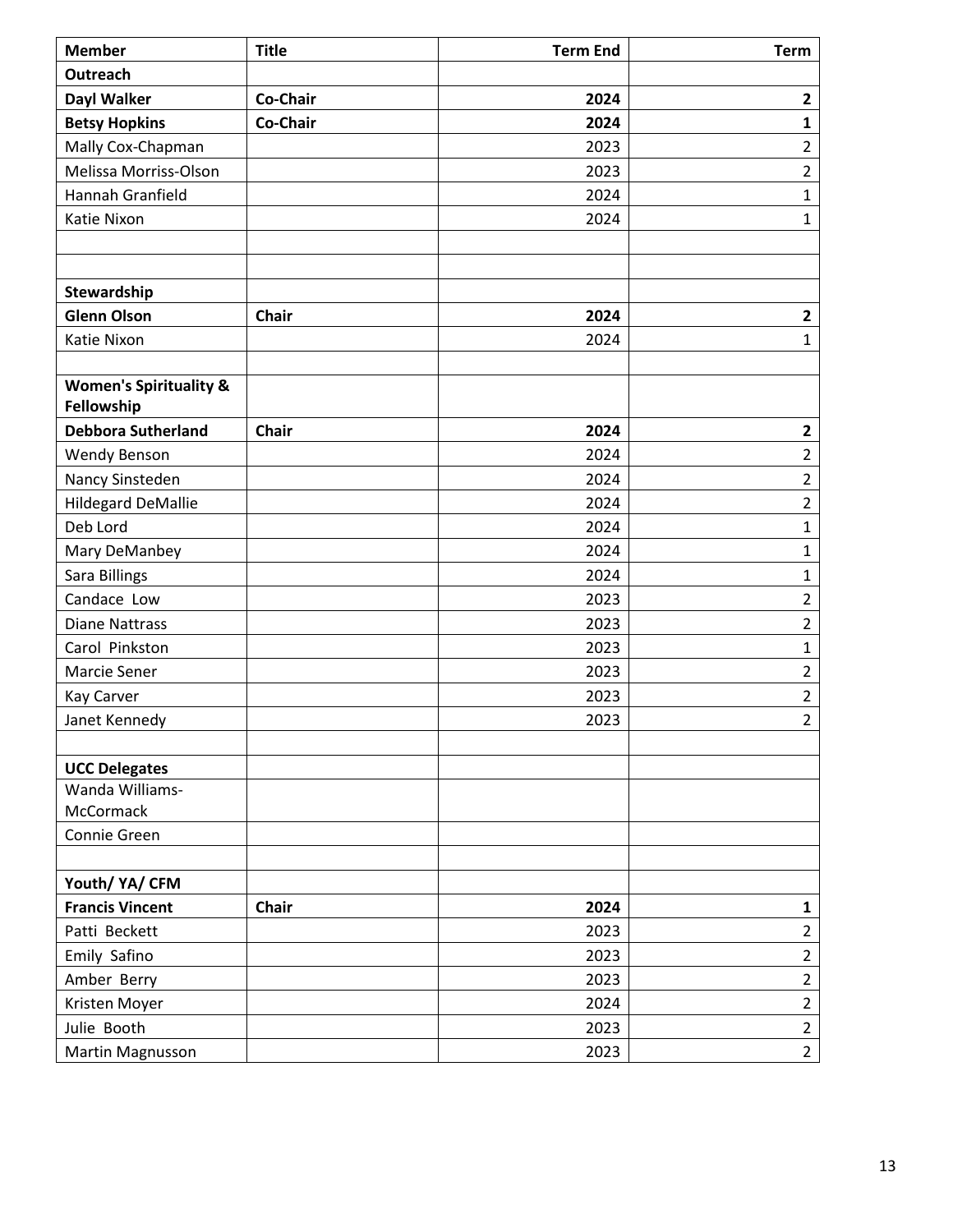### Fiscal Year 2022-2023 Forecast

|                                               | FY 2021-2022     | FY 2021-2022                        |
|-----------------------------------------------|------------------|-------------------------------------|
|                                               | 7/1/21 - 6/30/22 | 7/1/21 - 6/30/22                    |
|                                               | <b>Budget</b>    | <b>Forecast</b>                     |
| <b>Ordinary Revenue</b>                       |                  |                                     |
| Contributions                                 | \$<br>900,000    | \$<br>835,363                       |
| Gifts/Donations                               |                  | 39,483                              |
| Program/Event Revenue                         | 133,481          | 15,000                              |
| Rental Income & Reimbursement                 | 105,000          | 105,000                             |
| Other Revenue                                 |                  |                                     |
| <b>Endowment Draw</b>                         | 745,296          | 746,598                             |
| <b>Total Revenue</b>                          | 1,883,777        | 1,741,444                           |
| <b>Ordinary Expense</b>                       |                  |                                     |
| <b>Adult Education</b>                        | 2,341            | 2,341                               |
| Children & Family Ministries                  | 9,114            | 9,114                               |
| Communications                                | 29,545           | 17,500                              |
| Member Engagement                             | 1,996            | 3,732                               |
| Membership                                    | 5,501            | 5,501                               |
| Music and Arts                                | 177,998          | 112,998                             |
| Office                                        | 126,000          | 126,000                             |
| Outreach                                      | 146,300          | 151,500                             |
| Personnel                                     | 1,255,115        | 1,255,115                           |
| Plant                                         | 331,200          | 306,200                             |
| Capital Depreciation                          | 55,000           | 55,000                              |
| <b>UCC Allocation</b>                         | 18,000           | 18,000                              |
| Women's Spirituality & Fellowship             | 8,390            | 8,390                               |
| Worship                                       | 6,233            | 6,233                               |
| Youth Education                               | 7,976            | 7,976                               |
| <b>Total Expense</b>                          | 2,180,709        | 2,085,600                           |
| <b>Net Ordinary Income</b>                    | \$<br>(296, 932) | \$<br>(344, 156)                    |
|                                               |                  |                                     |
| Adjustments                                   |                  |                                     |
| Add: FY 2022 Contributions Prepaid in FY 2021 |                  | \$<br>100,282                       |
| Add: Off-budget support                       | 83,278           | \$<br>66,032                        |
| Add: Outreach Support                         | 140,000          | \$<br>140,000                       |
| Add: Operating Gift                           | 67,428           | $\zeta$<br>67,428                   |
| Adjusted Net Income                           | \$<br>(6, 226)   | $\boldsymbol{\mathsf{S}}$<br>29,586 |

Note: This is a forecasted financial statement for the period of July 1, 2021 through June 30, 2022 based on actuals through March 31, 2022.